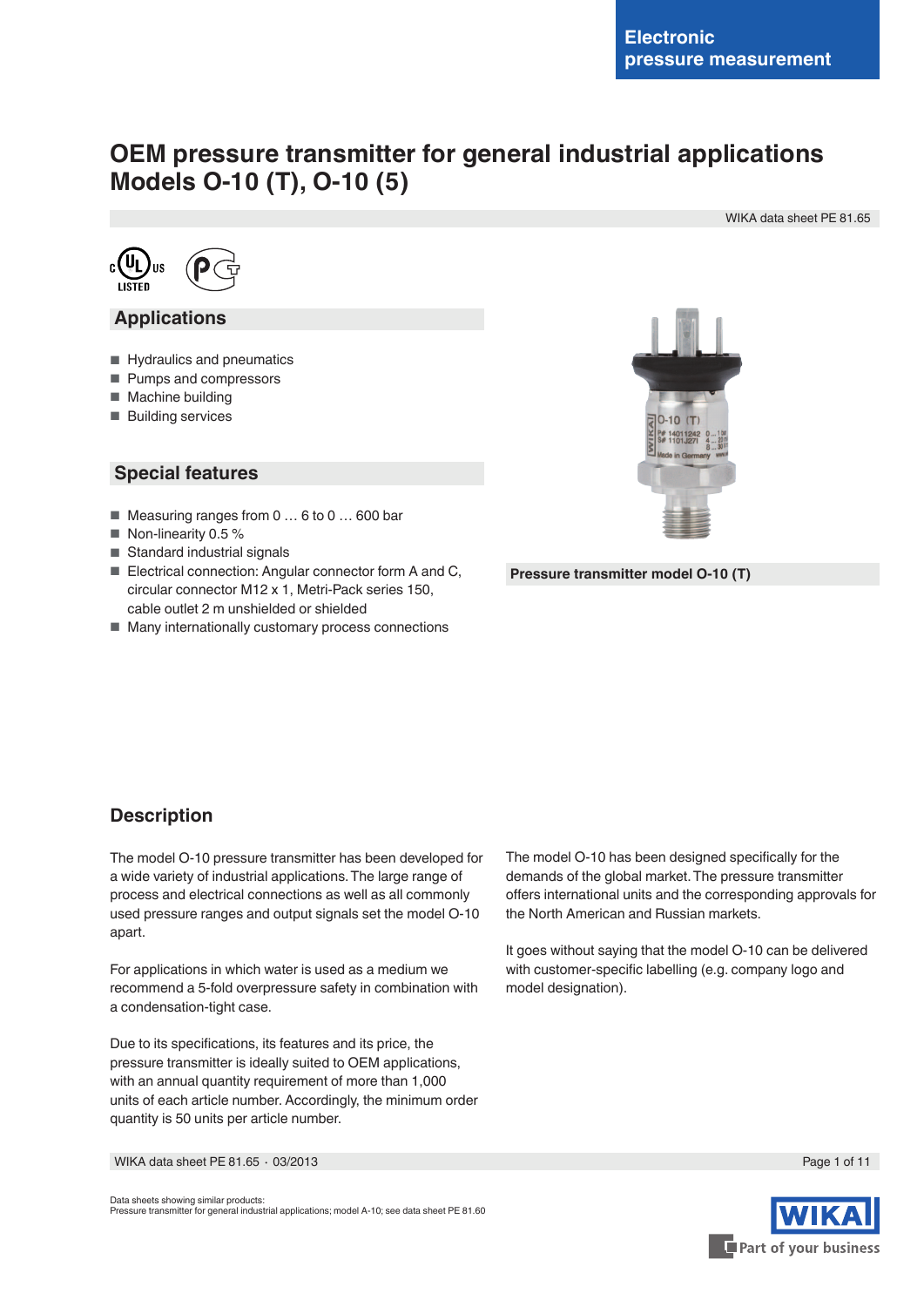## **Versions**

### **Model O-10 (T)**

Standard version

### **Model O-10 (5)**

With 5-fold overpressure limit and condensation-tight case

For applications with water as a medium we recommend a 5-fold overpressure safety for protection against water hammer effects, and a condensation-tight case.

## **Measuring ranges**

### ■ **Model O-10 (T)**

| <b>Relative pressure</b> |                    |                   |        |        |        |        |        |
|--------------------------|--------------------|-------------------|--------|--------|--------|--------|--------|
| bar                      | $0 \dots 6^{(1)}2$ | $0 \dots 10^{12}$ | 016    | 025    | 040    | 060    | 0100   |
|                          | 0160               | 0250              | 0400   | 0600   |        |        |        |
| psi                      | $0 \dots 100^{12}$ | 0160              | 0200   | 0250   | 0300   | 0400   | 0500   |
|                          | 0600               | 0750              | 0800   | 01.000 | 01,500 | 02.000 | 03,000 |
|                          | 04.000             | 05.000            | 06.000 | 07.500 | 08,000 |        |        |

| Vacuum and +/- measuring range |                                           |               |                |                |                |         |  |
|--------------------------------|-------------------------------------------|---------------|----------------|----------------|----------------|---------|--|
| bar                            | $-1$ +5 <sup>2)</sup>                     | $-1$ $+9^{2}$ | $-1+15$        | $-1$ +24       | $-1+39$        | $-1+59$ |  |
| psi                            | $-30$ in Hg $+100^{2}$ $-30$ in Hg $+160$ |               | -30 inHg  +200 | -30 inHg  +300 | -30 inHg  +500 |         |  |

1) Measuring deviation of the zero signal ≤ ±0.7 % of span 2) Non-linearity ≤ ±0.6 % of span BFSL

The given measuring ranges are also available in kg/cm<sup>2</sup>, kPa and MPa. Other measuring ranges on request.

#### **Overpressure limit**

2 times, 3 times on request

#### **Vacuum tightness**

Yes

## ■ **Model O-10 (5)**

| <b>Relative pressure</b> |      |             |             |                               |     |
|--------------------------|------|-------------|-------------|-------------------------------|-----|
| bar                      | v  v | <b>U</b> IU | <b>U</b> 10 | つに<br>$\cup$ $\subset$ $\cup$ | 040 |

Other measuring ranges on request.

**Overpressure limit** 5 times

## **Vacuum tightness**

Yes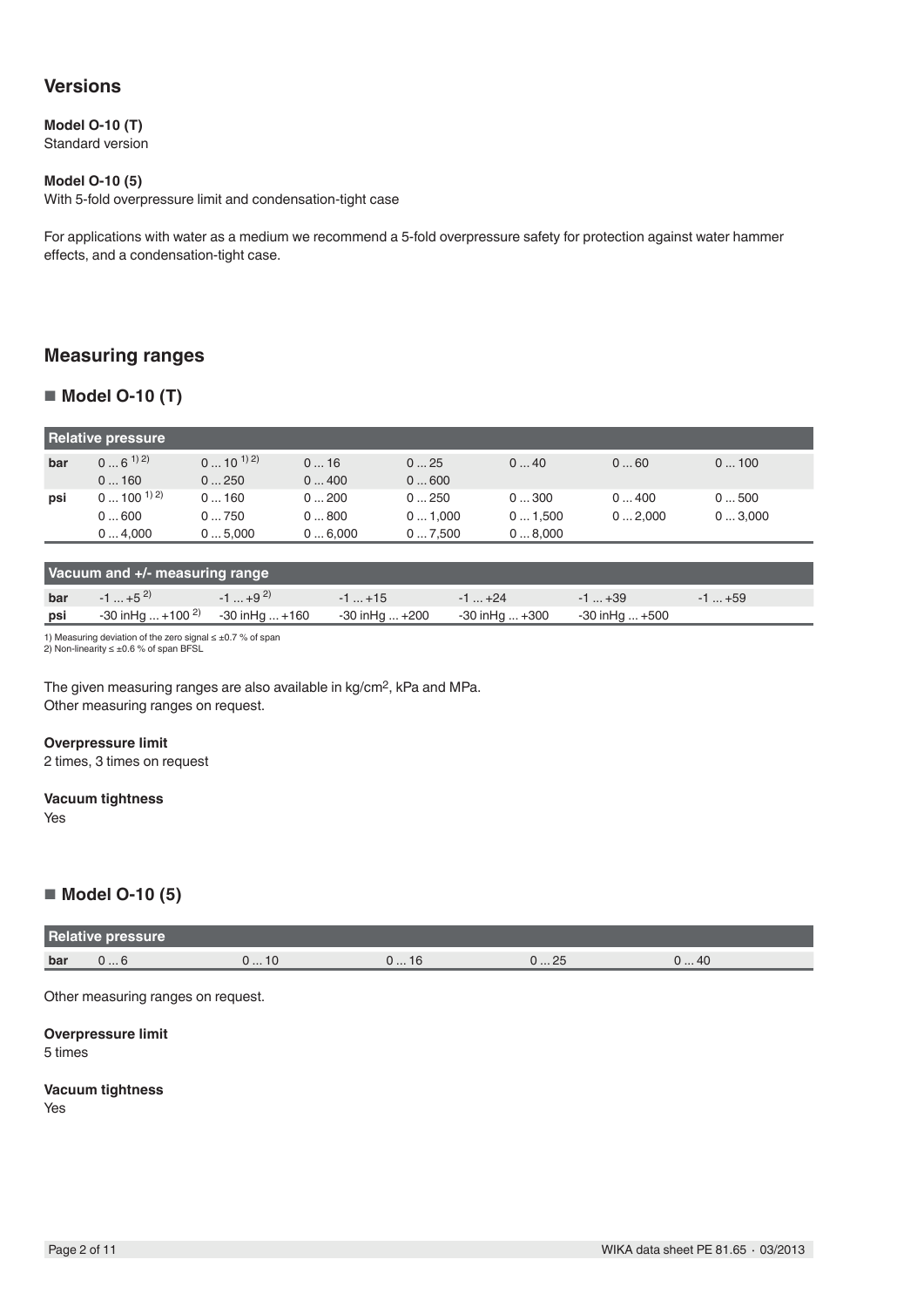## **Output signals**

## ■ **Model O-10 (T)**

| Signal type          | <b>Signal</b>                                 |
|----------------------|-----------------------------------------------|
| Current (2-wire)     | $420$ mA                                      |
| Voltage (3-wire)     | DC 0.5  4.5 V<br>DC05V<br>DC15V<br>DC 0  10 V |
| Ratiometric (3-wire) | DC 0.5  4.5 V                                 |

Other output signals available on request.

| Load in $\Omega$                                            |                                     |
|-------------------------------------------------------------|-------------------------------------|
| Current output (2-wire):                                    | $\le$ (power supply - 8 V) / 0.02 A |
| Voltage output (3-wire):                                    | > maximum output signal / 1 mA      |
| Ratiometric output signal (3-wire): $> 4.5 \text{ k}\Omega$ |                                     |

## ■ **Model O-10 (T)**

| Signal type          | <b>Signal</b>          |
|----------------------|------------------------|
| Current (2-wire)     | $420$ mA               |
| Voltage (3-wire)     | DC 0.5  4.5 V<br>DC15V |
| Ratiometric (3-wire) | DC 0.5  4.5 V          |

Other output signals available on request.

### **Load in Ω**

| Current output (2-wire):                                    | $\le$ (power supply - 8 V) / 0.02 A |
|-------------------------------------------------------------|-------------------------------------|
| Voltage output (3-wire):                                    | > maximum output signal / 1 mA      |
| Ratiometric output signal (3-wire): $> 4.5 \text{ k}\Omega$ |                                     |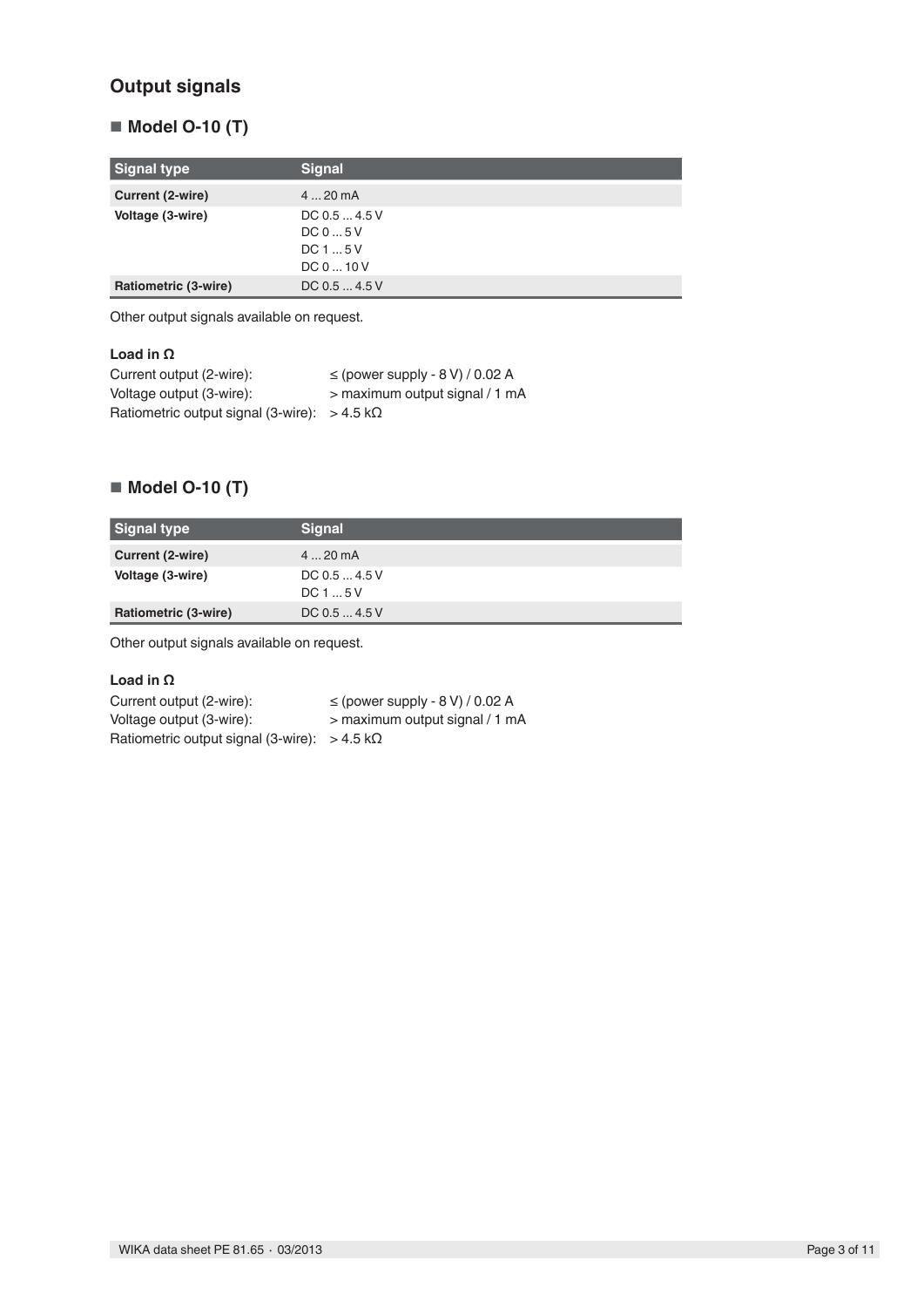## **Voltage supply**

### **Power supply**

The power supply depends on the selected output signal.

| $420$ mA:                                | DC 8  30 V  |
|------------------------------------------|-------------|
| DC 0.5  4.5 V:                           | DC 8  30 V  |
| DC 0  5 V:                               | DC 8  30 V  |
| DC 1  5 V:                               | DC 8  30 V  |
| DC 0  10 V:                              | DC 14  30 V |
| DC 0.5  4.5 V (ratiometric): DC 4.5  5 V |             |

The power supply for the pressure transmitter must be made via an energy-limited electrical circuit in accordance with section 9.4 of UL/EN/IEC 61010-1, or an LPS to UL/EN/IEC 60950-1, or class 2 in accordance with UL1310/UL1585 (NEC or CEC). The power supply must be suitable for operation above 2,000 m should the pressure transmitter be used at this altitude.

#### **Total current consumption**

Current output:

The total current consumption corresponds to the value of the output signal current (4 ... 20 mA), maximum 25 mA

Voltage output: 5 mA

## **Reference conditions (per IEC 61298-1)**

**Temperature** 15 ... 25 °C

**Atmospheric pressure** 860 ... 1,060 mbar

**Humidity**

45 ... 75 % relative

### **Power supply**

| Current output:            | <b>DC 14 V</b> |
|----------------------------|----------------|
| Voltage output:            | <b>DC 24 V</b> |
| Ratiometric output signal: | DC 5 V         |

### **Nominal position**

Calibrated in vertical mounting position with pressure connection facing downwards.

## **Time response**

**Settling time**  $< 2$  ms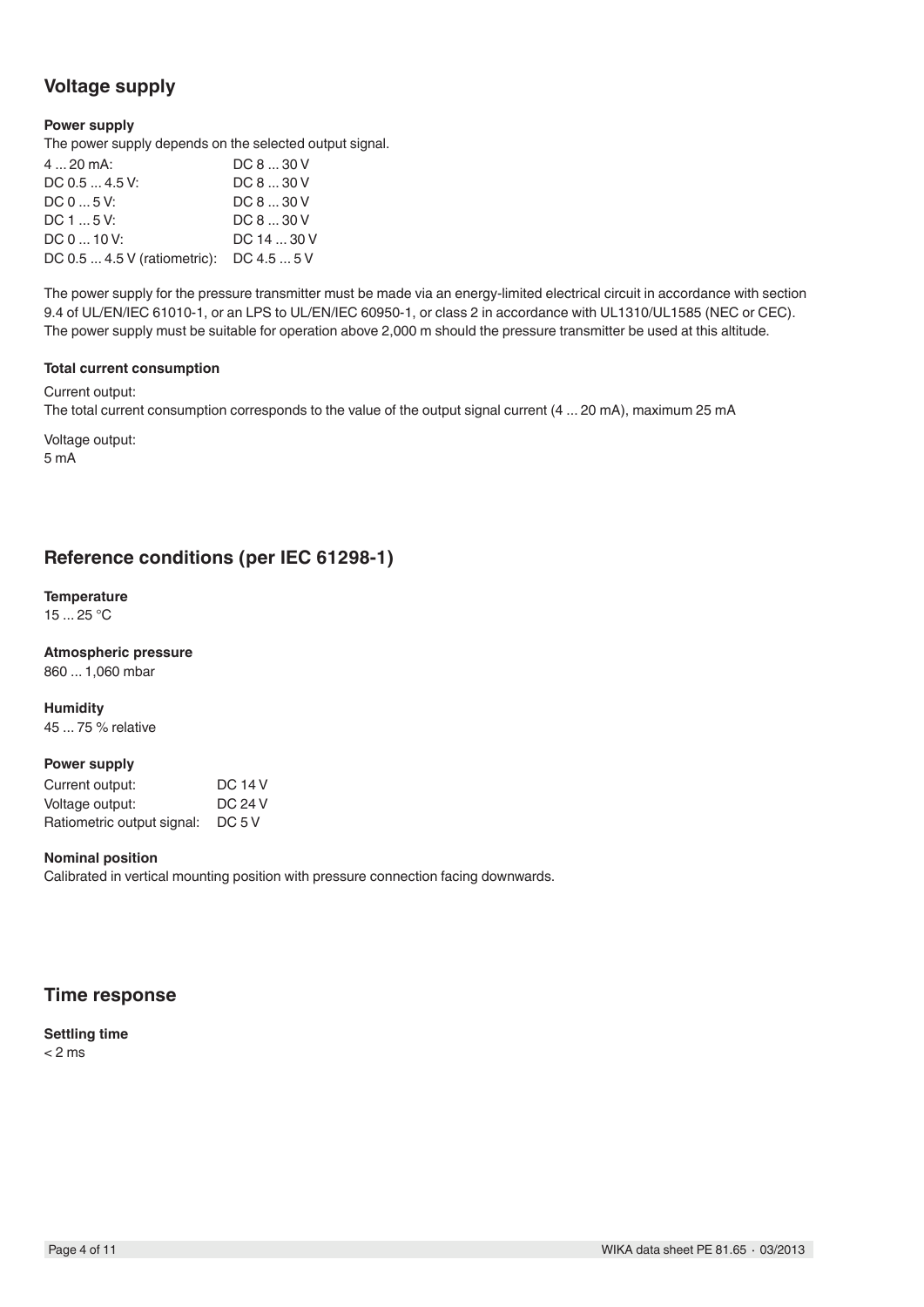## **Accuracy data**

## ■ **Model O-10 (T)**

### **Non-linearity (per IEC 61298-2)**

≤ ±0.5 % of span BFSL

A different non-linearity applies to some measuring ranges, see "Measuring ranges O-10 (T)".

## **Measuring deviation of the zero signal**

 $≤ ±0.5 %$  of span

A different measuring deviation applies to some measuring ranges, see "Measuring ranges model O-10 (T)".

**Accuracy at reference conditions** ≤ ±1.2 % of span

**Temperature error at 0 ... 80 °C**  $≤ ±1.5 %$  of span

## **Long-term stability**

≤ ±0.3 % of span/year

## ■ **Model O-10 (5)**

**Non-linearity (per IEC 61298-2)** ≤ ±0.5 % of span BFSL

**Measuring deviation of the zero signal** ≤ ±1 % of span

**Accuracy at reference conditions** ≤ ±2.0 % of span

### **Temperature error at 0 ... 80 °C**

Mean temperature coefficient of zero point: Typical: 0.3 % of span/10 K Maximum: 0.6 % of span/10 K

Mean temperature coefficient of span:  $≤ ±0.1 %$  of span/10 K

### **Long-term drift**

≤ ±0.8 % of span/year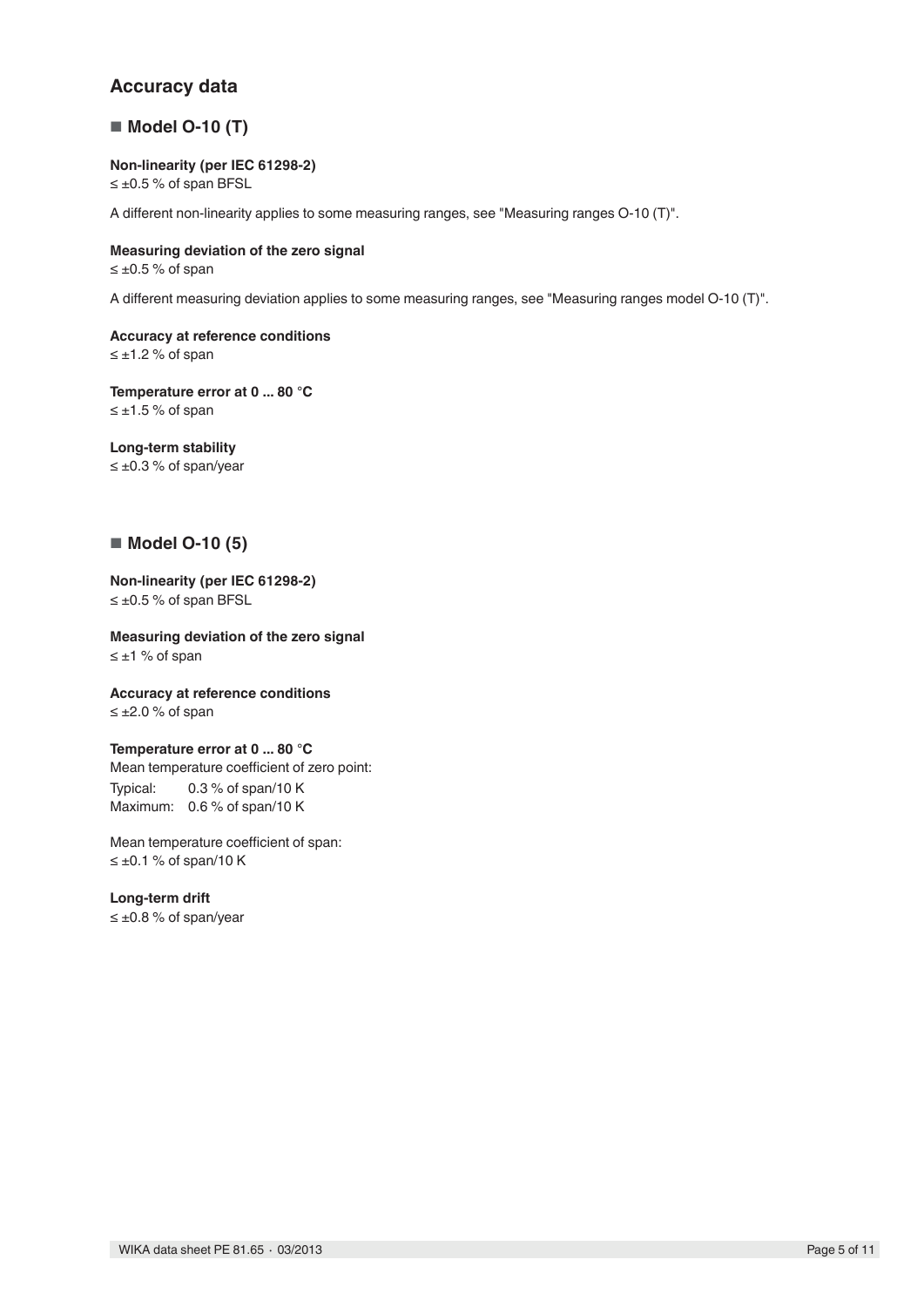## **Operating conditions**

## ■ **Model O-10 (T)**

### **Ingress protection (per IEC 60529)**

For ingress protections see "Electrical connections model O-10 (T)" The stated ingress protection only applies when plugged in using mating connectors that have the appropriate ingress protection.

#### **Vibration resistance (per IEC 60068-2-6)**

20 g (20 ... 2,000 Hz, 120 min.)

#### **Shock resistance (per IEC 60068-2-27)**

40 g (6 ms), mechanical shock

#### **Service life**

10 million load cycles

#### **Free fall test**

Resistant to an impact onto concrete from 1 m

### **Permissible temperatures**

Medium: -30 ... +100 °C Ambient: -30 ... +100 °C Storage: -30 ... +100 °C

### ■ **Model O-10 (5)**

### **Ingress protection (per IEC 60529)**

For ingress protections see "Electrical connections model O-10 (5)" The stated ingress protection only applies when plugged in using mating connectors that have the appropriate ingress protection.

## **Vibration resistance (per IEC 60068-2-6)**

20 g (20 ... 2,000 Hz, 120 min)

### **Shock resistance (per IEC 60068-2-27)**

40 g (6 ms), mechanical shock

#### **Service life**

10 million load cycles

#### **Free fall test**

Resistant to an impact onto concrete from 1 m

### **Permissible temperatures**

Medium: -40 ... +100 °C Ambient: -25 ... +80 °C Storage: -25 ... +80 °C

Other temperature ranges on request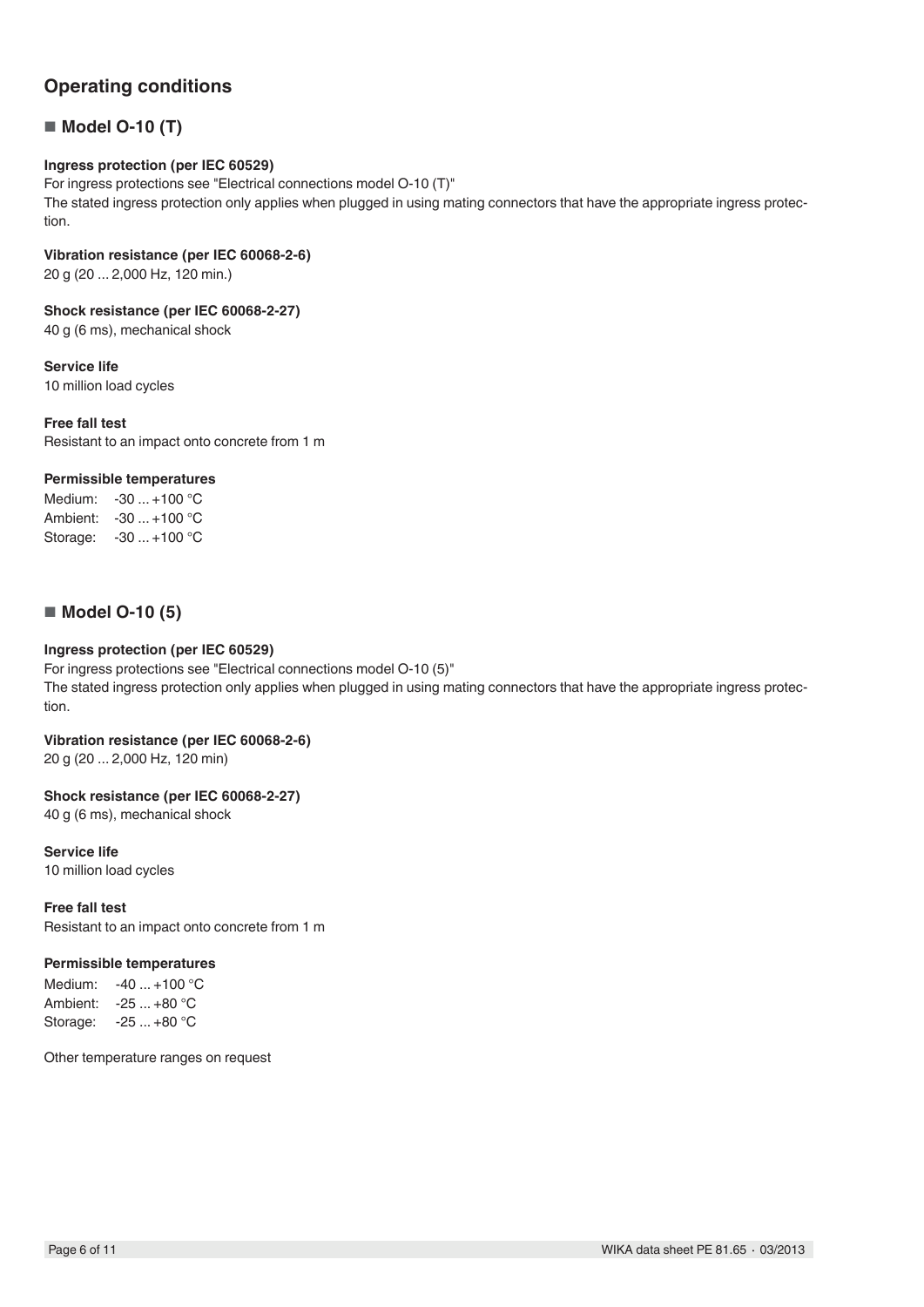## **Process connections**

| <b>Standard</b>          | <b>Thread size</b>               |
|--------------------------|----------------------------------|
| <b>EN 837</b>            | $G\frac{1}{8}B^{2}$              |
|                          | $G\frac{1}{4}B$                  |
|                          | G 1/4 female                     |
|                          | $G \frac{3}{8} B$                |
| <b>DIN 3852-E</b>        | G $\frac{1}{4}$ A $^{(1)}$ 3) 4) |
|                          | $M14 \times 1.5^{3}$             |
| <b>ANSI/ASME B1.20.1</b> | $\frac{1}{8}$ NPT $^{2)}$        |
|                          | $\frac{1}{4}$ NPT <sup>1</sup>   |
|                          | 1/4 NPT female                   |
| ISO <sub>7</sub>         | $R \frac{1}{4}$ <sup>1)</sup>    |
|                          | $R\frac{3}{8}$                   |
| <b>KS</b>                | PT 1/4 1                         |
|                          | $PT\frac{3}{8}$                  |
| <b>SAE</b>               | 7/16-20 UNF BOSS 1) 3)           |
|                          | 9/16-18 UNF BOSS 3)              |

1) Optional: Pressure port with a diameter of 6 mm, 0.6 mm, 0.3 mm on request.<br>2) Maximum measuring range from 0 ... 400 bar.<br>3) Minimum permissible medium temperature -30 °C, also for model O-10 (5)<br>4) Maximum overpressur

All process connections are available, as standard, with a pressure port of diameter 3.5 mm.

#### **Sealings**

| <b>Process connection per</b> | <b>Standard</b>       | <b>Option</b>           |
|-------------------------------|-----------------------|-------------------------|
| <b>DIN 3852-E</b>             | $NBR$ <sup>1)</sup>   | $FPM/FKM$ <sup>2)</sup> |
| <b>SAE</b>                    | FPM/FKM <sup>2)</sup> |                         |

1) Minimum permissible medium and ambient temperature -15 °C 2) Minimum permissible medium and ambient temperature -30 °C

The sealings listed under "Standard" are included in the delivery.

## **Materials**

#### **Non-wetted parts**

- Stainless steel 316L
- PBT GF 30
- Cable material (cable outlet) PVC

#### **Wetted parts**

- Stainless steel 316L
- 13-8 PH
- For sealing materials see "Process connections"

Oil and grease free versions are available on request.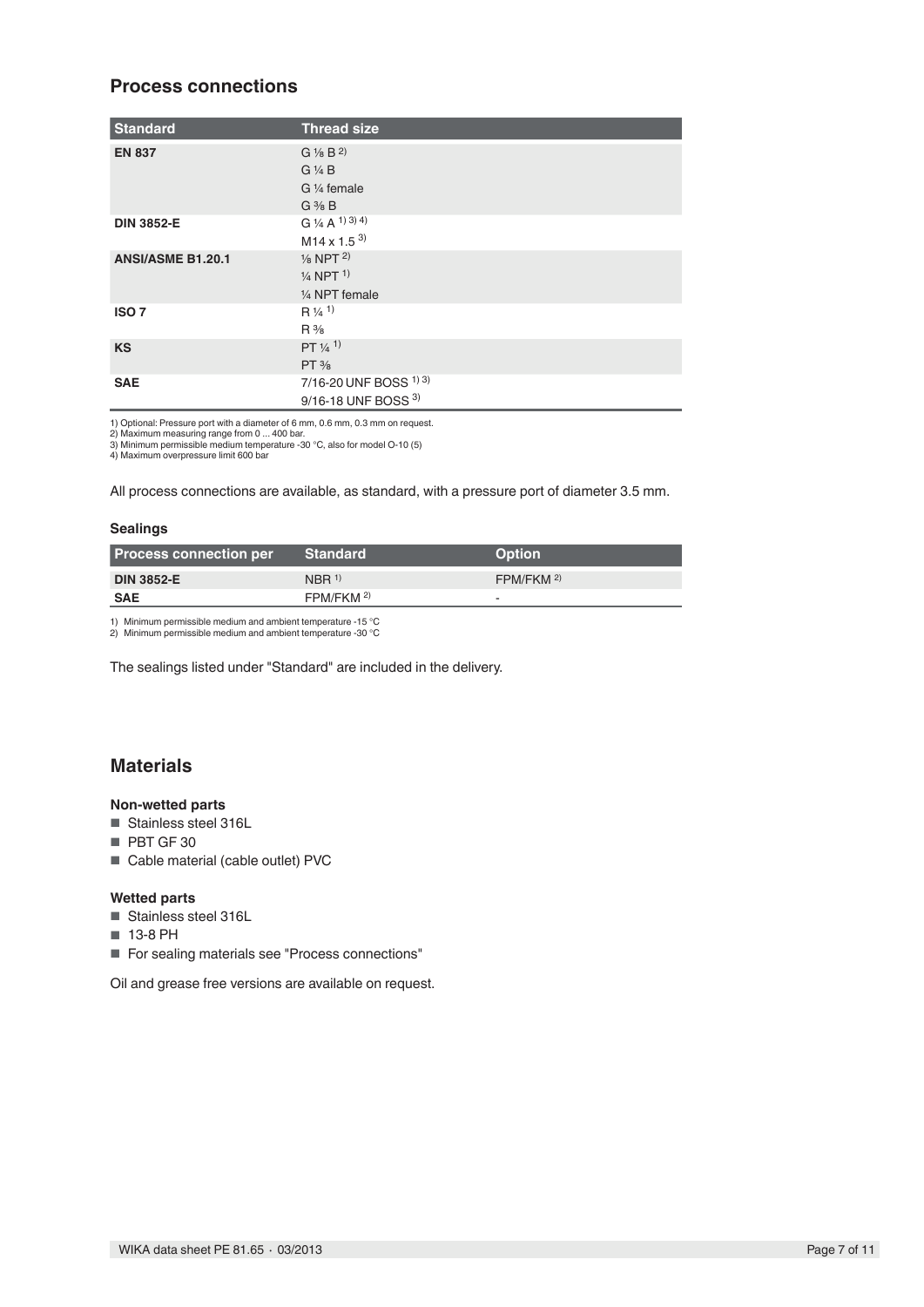## **Electrical connections**

## ■ **Model O-10 (T)**

#### **Available connections**

| <b>Electrical connection</b>       | Ingress protection | Wire cross-section  | <b>Cable diameter</b>    | Cable lengths            |
|------------------------------------|--------------------|---------------------|--------------------------|--------------------------|
| Angular connector DIN 175301-803 A | IP 65              |                     | -                        | $\overline{\phantom{a}}$ |
| Angular connector DIN 175301-803 C | IP 65              |                     | ۰                        | $\overline{\phantom{0}}$ |
| Circular connector M12 x 1 (4-pin) | IP 67              |                     | $\overline{\phantom{a}}$ | $\overline{\phantom{a}}$ |
| Metri-Pack series 150 <sup>1</sup> | IP 67              |                     |                          | $\overline{\phantom{a}}$ |
| Cable outlet, unshielded 2)        | IP 67              | $0.14 \text{ mm}^2$ | $3.4 \text{ mm}$         | 2m, 5m                   |
| Cable outlet, shielded             | IP 67              | $0.14 \text{ mm}^2$ | $4.3 \text{ mm}$         | 2m.5m                    |

1) for model O-10 (T) only possible from measuring range 0 ... 60 bar 2) up to a maximum of 80 °C permitted

The stated ingress protection (per IEC 60529) only applies when plugged in using mating connectors that have the appropriate ingress protection.

Mating connectors are not included in the delivery, but they are available as accessories. Other connections on request.

#### **Short-circuit resistance**

 $S_+$  vs. 0V

## **Reverse polarity protection**

UB vs. 0V

## **Overvoltage protection**

DC 36 V

## **Insulation voltage**

DC 750 V

## ■ **Model O-10 (5)**

### **Available connections**

| <b>Electrical connection</b>       | Ingress protection | Wire cross-section  | <b>Cable diameter</b>    | <b>Cable lengths</b> |
|------------------------------------|--------------------|---------------------|--------------------------|----------------------|
| Circular connector M12 x 1 (4-pin) | IP 65              |                     | $\sim$                   |                      |
| Metri-Pack series 150              | IP 67              |                     | $\overline{\phantom{0}}$ |                      |
| Cable outlet, unshielded 1)        | IP 67              | $0.14 \text{ mm}^2$ | $3.4 \text{ mm}$         | 2m.5m                |

1) up to a maximum of 80 °C permitted

The stated ingress protection (per IEC 60529) only applies when plugged in using mating connectors that have the appropriate ingress protection.

Mating connectors are not included in the delivery, but they are available as accessories.

**Short-circuit resistance**  $S_+$  vs. 0V

**Reverse polarity protection** UB vs. 0V

**Overvoltage protection** DC 36 V

**Insulation voltage** DC 750 V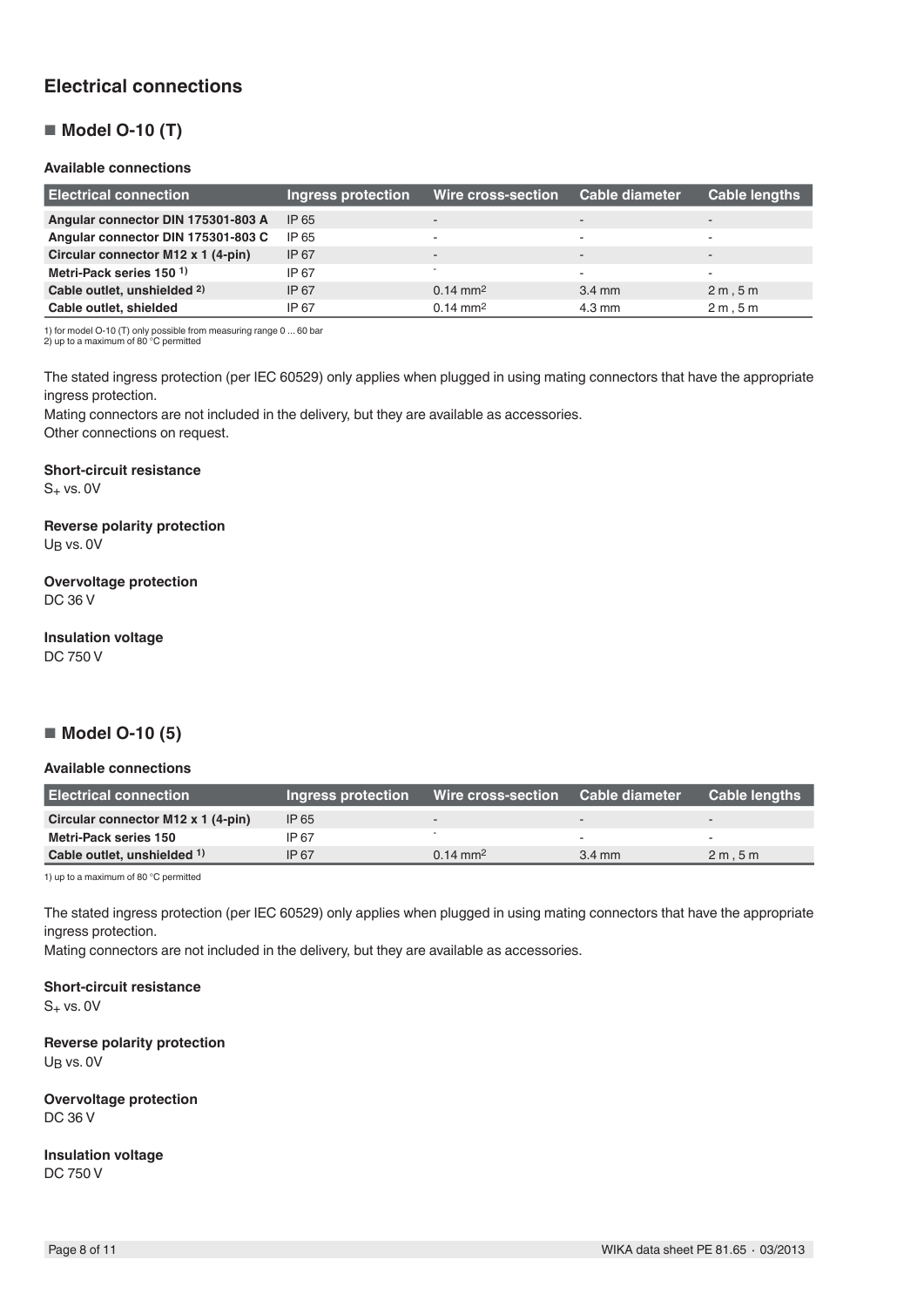## **Connection diagrams**

| Angular connector DIN 175301-803 A 1) 3) |           |        |        |
|------------------------------------------|-----------|--------|--------|
|                                          |           | 2-wire | 3-wire |
|                                          | <b>UB</b> |        |        |
|                                          | 0V        | 2      | 2      |
|                                          | ۹T        |        | З      |

| Angular connector DIN 175301-803 C 1) 3) |      |        |        |
|------------------------------------------|------|--------|--------|
|                                          |      | 2-wire | 3-wire |
|                                          | UB   |        |        |
| Ι3                                       | 0V   | 2      | 2      |
|                                          | $S+$ |        | З      |

| Circular connector M12 x 1 1) 2) 3) |                |        |        |
|-------------------------------------|----------------|--------|--------|
|                                     |                | 2-wire | 3-wire |
|                                     | U <sub>B</sub> |        |        |
| $\bullet$ 3<br>ر,                   | 0V             | 3      | З      |
|                                     |                |        |        |

| Metri-Pack series 150 1) 2) 3) |                |        |        |  |
|--------------------------------|----------------|--------|--------|--|
|                                |                | 2-wire | 3-wire |  |
|                                | U <sub>B</sub> | B      | B      |  |
| 自国                             | 0V             | А      |        |  |
|                                |                |        | r      |  |

| Cable outlet, unshielded 1) 2) 3) |                |        |        |
|-----------------------------------|----------------|--------|--------|
|                                   |                | 2-wire | 3-wire |
|                                   | U <sub>B</sub> | brown  | brown  |
|                                   | $\bar{\Xi}$ ov | green  | green  |
|                                   | S+             | ٠      | white  |

| Cable outlet, shielded $(1)$ 3) |                |        |        |
|---------------------------------|----------------|--------|--------|
|                                 |                | 2-wire | 3-wire |
|                                 | U <sub>B</sub> | brown  | brown  |
|                                 | ∃ ov           | blue   | blue   |
|                                 | S+             | ٠      | black  |

1) Applies to model O-10 (T)

2) Applies to model O-10 (5) 3) Version with connected shield on request

| Legend |                                |
|--------|--------------------------------|
| UB     | Positive power supply terminal |
|        |                                |

0V Reference potential

 $S_{+}$  Positive output terminal

## **Dimensions in mm**

### **Complete instrument**



with angular connector DIN 175301-803 C



with M12 x 1 circular connector

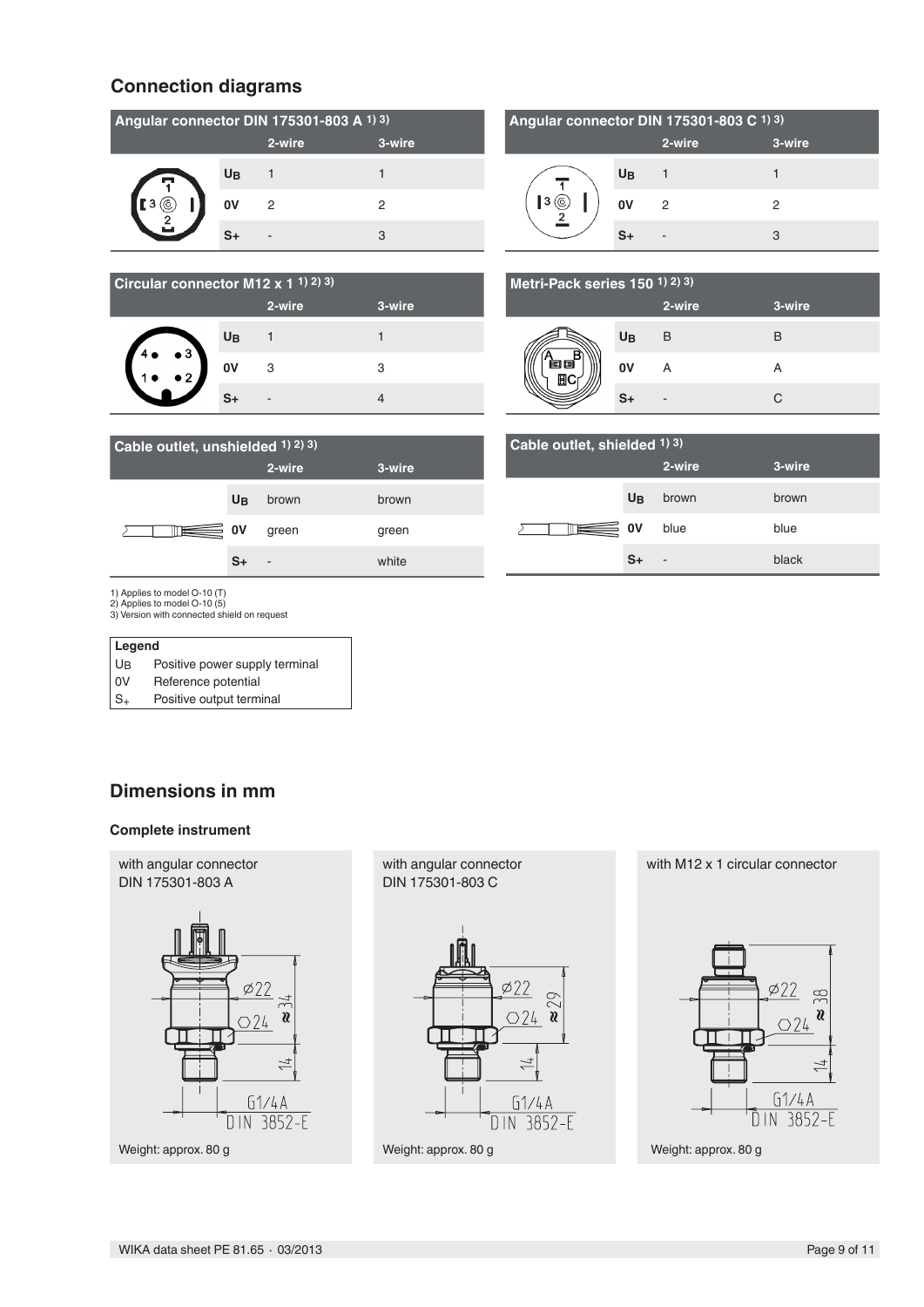### **Complete instrument**

with Metri-Pack series 150



with cable outlet  $\cancel{\phi}22$  $O24$ П ٦Ï. П  $\overline{1}$ 

 $\underbrace{61/4A}_{\text{DIN 3852-E}}$ 

Weight: approx. 80 g

I

### **Process connections**



| $\overline{G}$                   | I 1 |  |
|----------------------------------|-----|--|
| G 1/4 A DIN 3852-F               | 14  |  |
| M <sub>14</sub> x 1.5 DIN 3852-E | 14  |  |



| G 1/8 B EN 837 |  |
|----------------|--|



|                              | For information on ta |
|------------------------------|-----------------------|
| 17<br>$\varnothing$ 19<br>14 | Information IN 00.14  |



| G              | ш  |
|----------------|----|
| G 1/4 B EN 837 | 13 |
| G % B EN 837   | 16 |



| G              |   | - 10 |    |    |
|----------------|---|------|----|----|
| $G\frac{1}{4}$ | T | 3    | 10 | 19 |



| 9/16-18 UNF BOSS | 13  |
|------------------|-----|
| 7/16-20 UNF BOSS | 1 2 |



| G                 | L1 |
|-------------------|----|
| $\frac{1}{8}$ NPT | 10 |
| $1/4$ NPT         | 13 |
| $R\frac{1}{4}$    | 13 |
| $R\frac{3}{8}$    | 15 |
| PT 1/4            | 13 |
| $PT\frac{3}{8}$   | 15 |

apped holes and welding sockets, see Technical 4 at www.wika.com.

 $\frac{1}{4}$  NPT